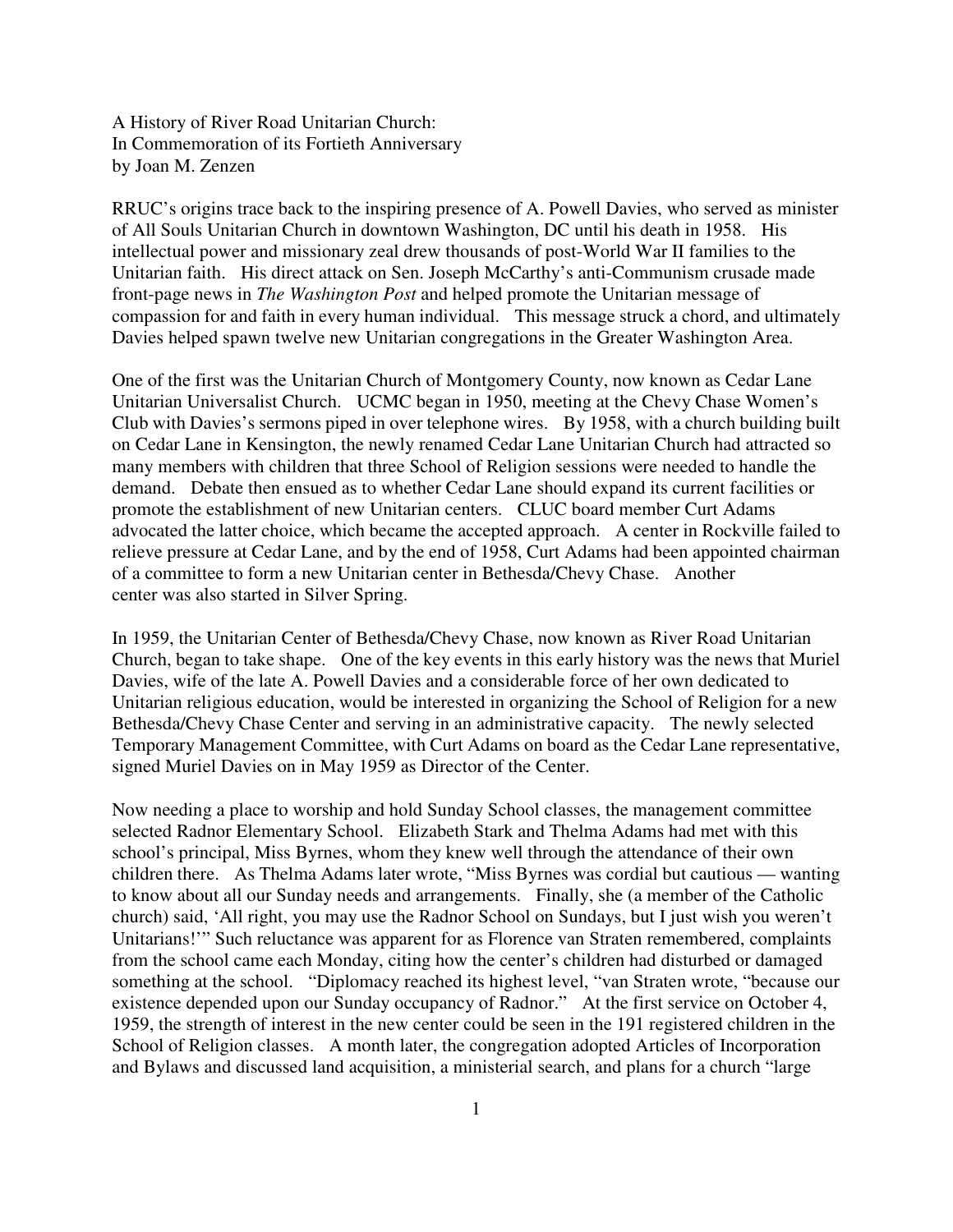enough but not too large." Mary Estelle Ellinwood provided volunteer direction for a small choir. The foundation was now set for River Road Unitarian Church.

One well-remembered service held at Radnor Elementary School honored the life of assassinated President John F. Kennedy. Across-the-street neighbors and close friends of Brad and Shirley Patterson were Sen. and Mrs. Frank Church of Idaho. Their son Forrest was a close friend of son Bruce Patterson. They asked Sen. Church to give a eulogy/sermon in memory of President Kennedy, in which there was not a single dry eye in the place, including the Senator's. It was Forrest Church's first visit to a Unitarian church, and as Shirley Patterson later noted, Forrest has gone on to become one of UU's most renowned authors and ministers.

In quick succession, the new Bethesda/Chevy Chase center found land to build its own church, chose a name, and hired its first minister. Stanford Pratt, Ed Bennett, and Ed Lazowska approached the son of builder Mr. Abraham Kaye, asking to buy land at the corner of River Road and Whittier Boulevard where Mr. Kaye was just getting ready to put in a new subdivision. The son proved resistant to the idea, but Mr. Kaye offered the land at an attractive price. The father, a philanthropist, knew that having a church in his subdivision would be attractive to potential home buyers and that the proposed tract would be difficult to develop for houses. The congregation approved the 4.66-acre purchase in July 1960 and signed a contract in October for payment of \$12,000 per acre, \$2,500 cash, 4 percent interest for five years, with the total land cost being \$55,920.

In November 1960, after four ballots at a congregational meeting, members chose the name River Road Unitarian Church. Other names suggested had included Jefferson Unitarian Church, The Unitarian Church of the Potomac, West Bethesda Unitarian Church, The Unitarian Church of Bethesda, and the Unitarian Church of Bethesda/Chevy Chase. The name Little Falls Unitarian Church was a strong contender until someone said simply, "Remember Cedar Lane Unitarian Church — CLUC (as in chicken)." New Articles of Incorporation and Bylaws were also adopted.

A Pulpit Committee then faced the daunting task of finding a minister for the building-less church with a fairly low treasury. Rev. Robert J. Lewis, thirty years old and former part-time minister of the Unitarian Fellowship in Hagerstown, MD and executive director of the Hagerstown Goodwill Industries, accepted the call in May 1961. His interest in civil rights would dovetail well with the social concerns activities of this newly emerging church.

River Road Unitarian Church continued to grow, making a proper church building necessary. By fall of 1961, with 180 families attending and 229 members, the congregation expanded its classes to meet both at Radnor and Whittier Woods Elementary School. In April 1962, the congregation authorized a building program, and after gathering ideas from members about how they envisioned their new faith home to look like, the Board of Trustees signed a contract with the architectural firm of Keyes, Lethbridge & Condon. Dale Wright, John Chandler, and Ed Bennett proved especially helpful in making sure the ideas of the congregation were articulated in the final design by architect Donald Lethbridge.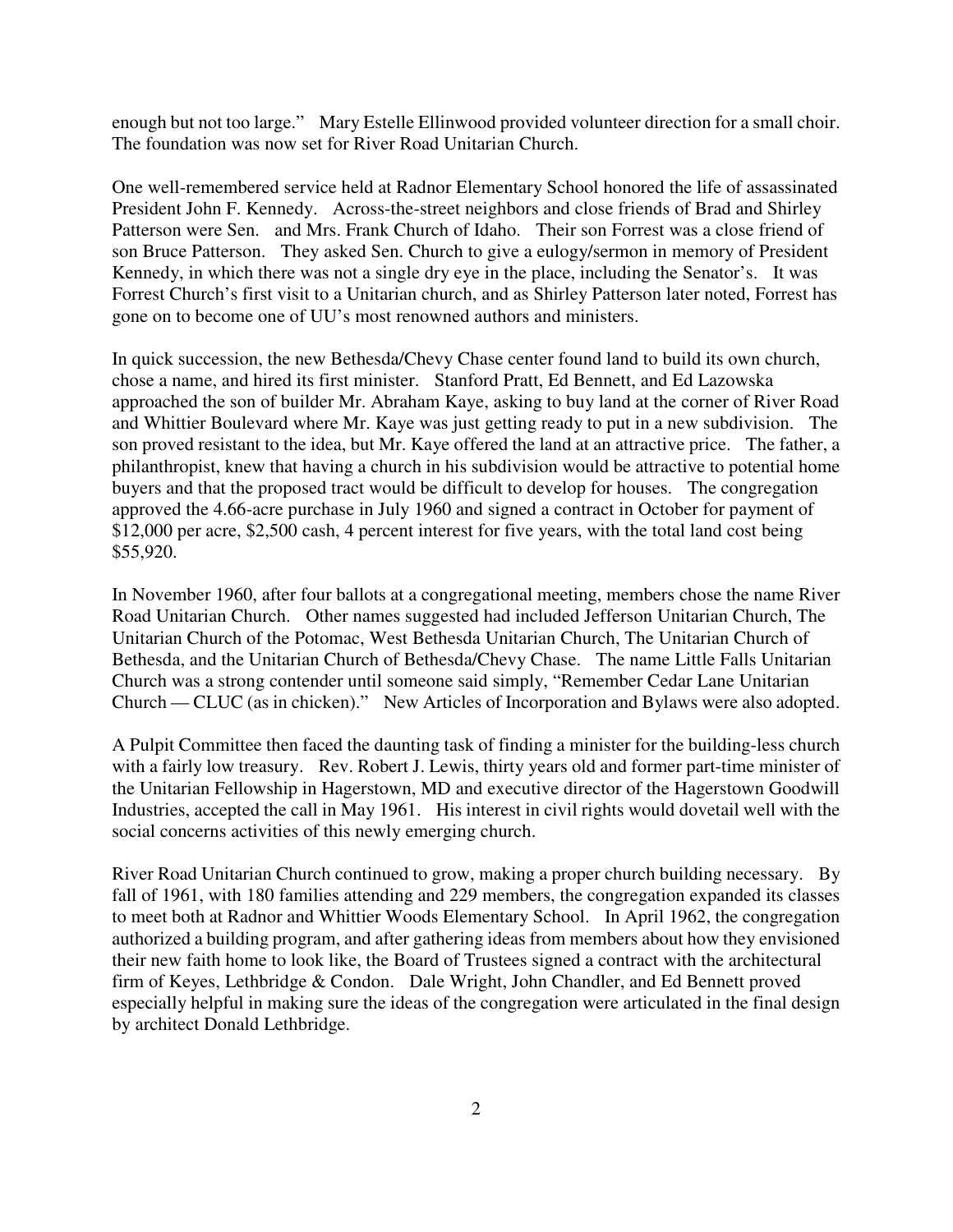Certain themes, inherent in Unitarian principles, guided this design. Materials and esthetic qualities were to create a unity of effect so as to symbolize that Unitarians are a unity in diversity, imposing no dogma but believing in the freedom of the mind and spirit. The church would be warm and inviting to symbolize Unitarian concern for people and an openness to the world. The church would be creative and artistic, yet simple and honest, combining modern and traditional materials and design concepts in a contemporary structure because Unitarians use their heritage creatively. To recognize the Unitarians's love of beauty in both nature and in human works, the church would be beautiful and integrated within its terrain. And, finally, the church would provide an appropriate and functional setting for many different activities because the church is not the end in itself. At the June 14, 1964 groundbreaking for the church, members held hands along the perimeter of where the church would be built. As Brad Patterson later remembered, "By holding hands where the walls would be, we symbolized what our church would be: all of us together as a congregation."

Construction of the \$535,000 church brought forth many challenges. The now 289 members committed \$162,000 towards financing the building, but clearly they could not cover all of the expense. In addition, many of them had already aided previous Unitarian churches in their building drives before moving to River Road. So, the board opted for a "pay-as-you-go" approach, asking members who joined later to contribute toward paying off the mortgage. In addition, the congregation's attachment to nature made for some conflict once the bulldozers appeared. People who did not want to see a single tree or bush unnecessarily cut down fought with the builders who wanted access to the area. As Florence van Straten later wrote, "Ribbons" around precious trees and 'over my dead body' were the order of the day." Another conflict was whether to fund the construction of the bell tower. Some argued it was not necessary but others pointed to the visual completion the tower gave to the building. An anonymous \$5,000 gift made the bell-less bell tower possible.

What cannot be denied is the successful integration of all these concerns into a building dedicated on June 27, 1965 and moved into in September 1965. It won many architectural awards, including the acclaim of the American Institute of Architects, who named our church one of the ten best buildings constructed anywhere in the world in 1966. As the jury award stated, this church is "a handsomely unpretentious building which expresses the Unitarian philosophy with clarity and vigor. In contrast with so many contemporary churches, this one does not strain for dramatic effect. Instead it achieves crisp simplicity and effortless variety, and its rapport with its wooded site is thoroughly pleasing. Viewed from any position, the relationship of forms is delightful."

\*\*\*\*\*\*\*\*\*\*\*\*\*\*\*\*\*\*\*\*\*\*\*\*\*\*\*\*\*\*\*\*\*\*\*\*\*\*\*\*\*\*\*\*\*\*\*\*\*\*\*\*\*\*\*\*\*\*\*\*\*\*\*\*\*\*\*\*\*\*\*\*\*\*\*\*\*\*

Did you know? . . . On October 5, 1963, River Road Unitarian Church held its first true bazaar, called "Fair with a Flair." Since RRUC's building was still in the planning stages, members used Cedar Lane Unitarian Church for the benefit. Total proceeds reached about \$2,000. In 1998, the bazaar made more than \$50,000. \*\*\*\*\*\*\*\*\*\*\*\*\*\*\*\*\*\*\*\*\*\*\*\*\*\*\*\*\*\*\*\*\*\*\*\*\*\*\*\*\*\*\*\*\*\*\*\*\*\*\*\*\*\*\*\*\*\*\*\*\*\*\*\*\*\*\*\*\*\*\*\*\*\*\*\*\*\*

Just as the beautiful church building embodied the congregation's commitment to the larger world, the members themselves during RRUC's early years actively participated in a range of social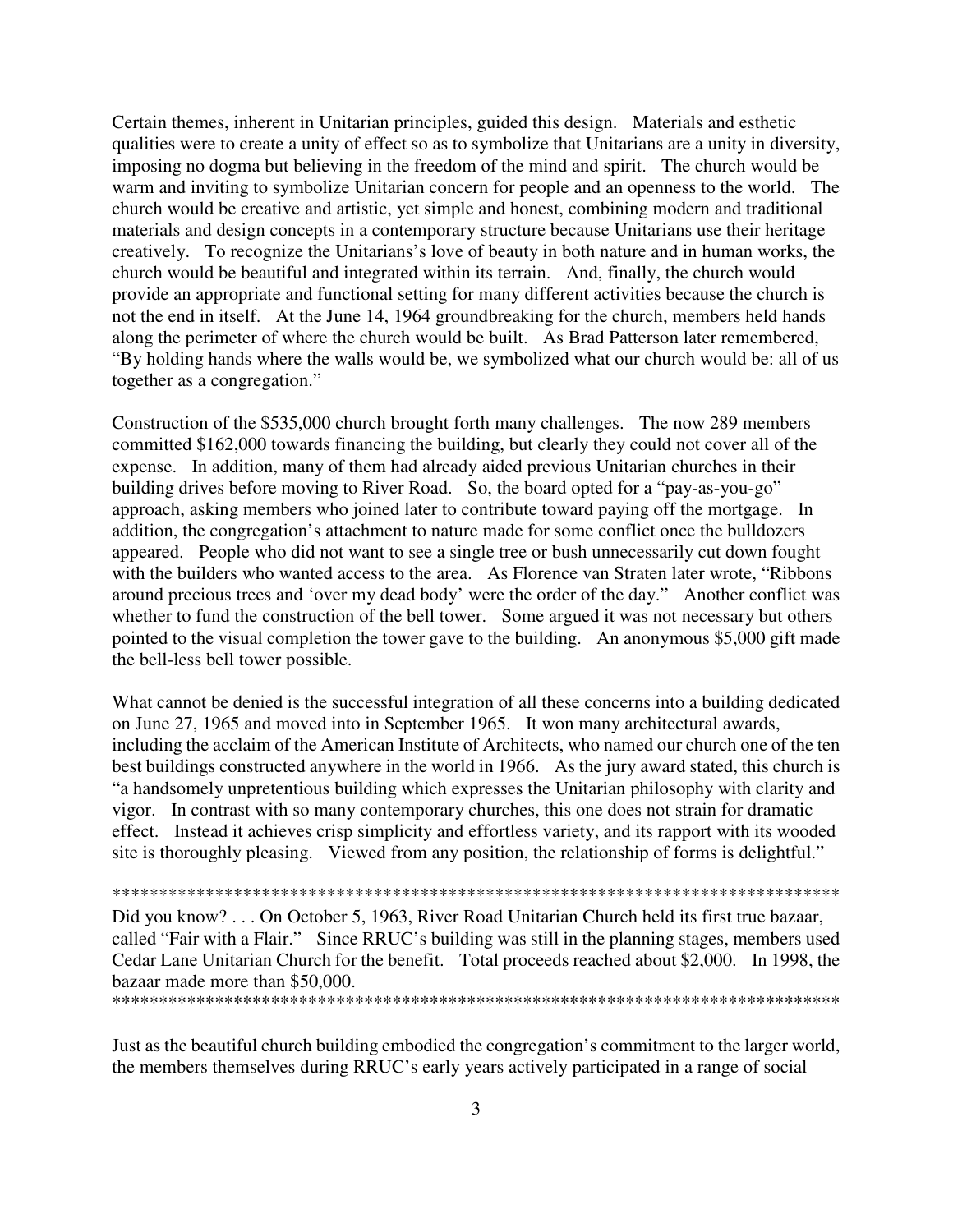justice activities, many of them coordinated under the Women's Alliance. Social concern and action have been continuing hallmarks in this church. Representatives appeared before the Montgomery County Council to help preserve a historically black neighborhood in Glen Echo from being bought out by developers, anxious to profit from the valuable land. In 1963, Janet Koch and Vilma Adler chaired weekly group visits to Junior Village in DC, giving personal attention to orphaned preschoolers while also collecting toys and clothing for the children. Beginning in 1964, others served as volunteer tutors in the Cabin John Study program, helping newly integrated black youngsters catch up to their white peers. For many summers, classrooms at the newly erected church served as tutoring rooms for youngsters between fourth and seventh grade having difficulty in arithmetic and/or reading. This program, called Operation Catch-up, involved women of the church picking up the youngsters and bringing them to RRUC, where teenage tutors would help them. Schools were at first reluctant to recommend students but after one year, they were calling the church asking if the program would be repeated and wanting to start their lists of prospective students. The teenage tutors also benefited from this experience. As one member stated, "These teenagers have stars in their eyes just like those in the eyes of the young people coming into the Peace Corps." Nationally, RRUCers participated in the 1963 civil rights March on Washington, and in March 1965, Rev. Lewis joined 25 Unitarian Universalist leaders in Selma, AL for the March to Montgomery to protest the state's poor civil rights record. As another embodiment of the church's interest in social concerns, members approved in 1969 the establishment of a day care center for low income families. A nonprofit cooperative nursery school occupied additional space since 1966.

## \*\*\*\*\*\*\*\*\*\*\*\*\*\*\*\*\*\*\*\*\*\*\*\*\*\*\*\*\*\*\*\*\*\*\*\*\*\*\*\*\*\*\*\*\*\*\*\*\*\*\*\*\*\*\*\*\*\*\*\*\*\*\*\*\*\*\*\*\*\*\*\*\*\*\*\*\*\*

Fran Yankauer remembers. . . Marge Armstrong was "one early member who helped awaken all of us to the inequities existing beyond our church walls in Montgomery County. Marge, as chair of our social concerns committee, was the moving force in getting us involved in helping solve some of them. In the 60's and before, there were covenants attached to house deeds which blatantly discriminated in both racial and religious terms. Before the national law was enacted, Marge was a leader in framing Montgomery County's comprehensive open housing ordinance as well as organizing the efforts to uphold that law at the polls when it was challenged. Many of us went door to door for our neighbors' signatures indicating to the County Council that we wanted this county open to all. With the combined help of other religious congregations, county activists, and the League of Women Voters, the fair housing law was on the books in 1968." \*\*\*\*\*\*\*\*\*\*\*\*\*\*\*\*\*\*\*\*\*\*\*\*\*\*\*\*\*\*\*\*\*\*\*\*\*\*\*\*\*\*\*\*\*\*\*\*\*\*\*\*\*\*\*\*\*\*\*\*\*\*\*\*\*\*\*\*\*\*\*\*\*\*\*\*\*\*

The energy exercised in social responsibility programs mirrored the growth and enthusiasm of the River Road congregation as a whole. By February 1966, the board faced the challenging question of how best to deal with the church's phenomenal growth. A special planning committee analyzed the situation. Religious Education enrollment had risen to 483 students, topping out the designed space of 15 students in each of 16 classrooms, times two sessions. Average adult Sunday attendance had reached 315 persons, well within the design limits of the church building. Growth at River Road clearly came from families with children, and the School of Religion was a dominant concern for the congregation. And, these same families valued the friendships and sense of community their middle-sized church included.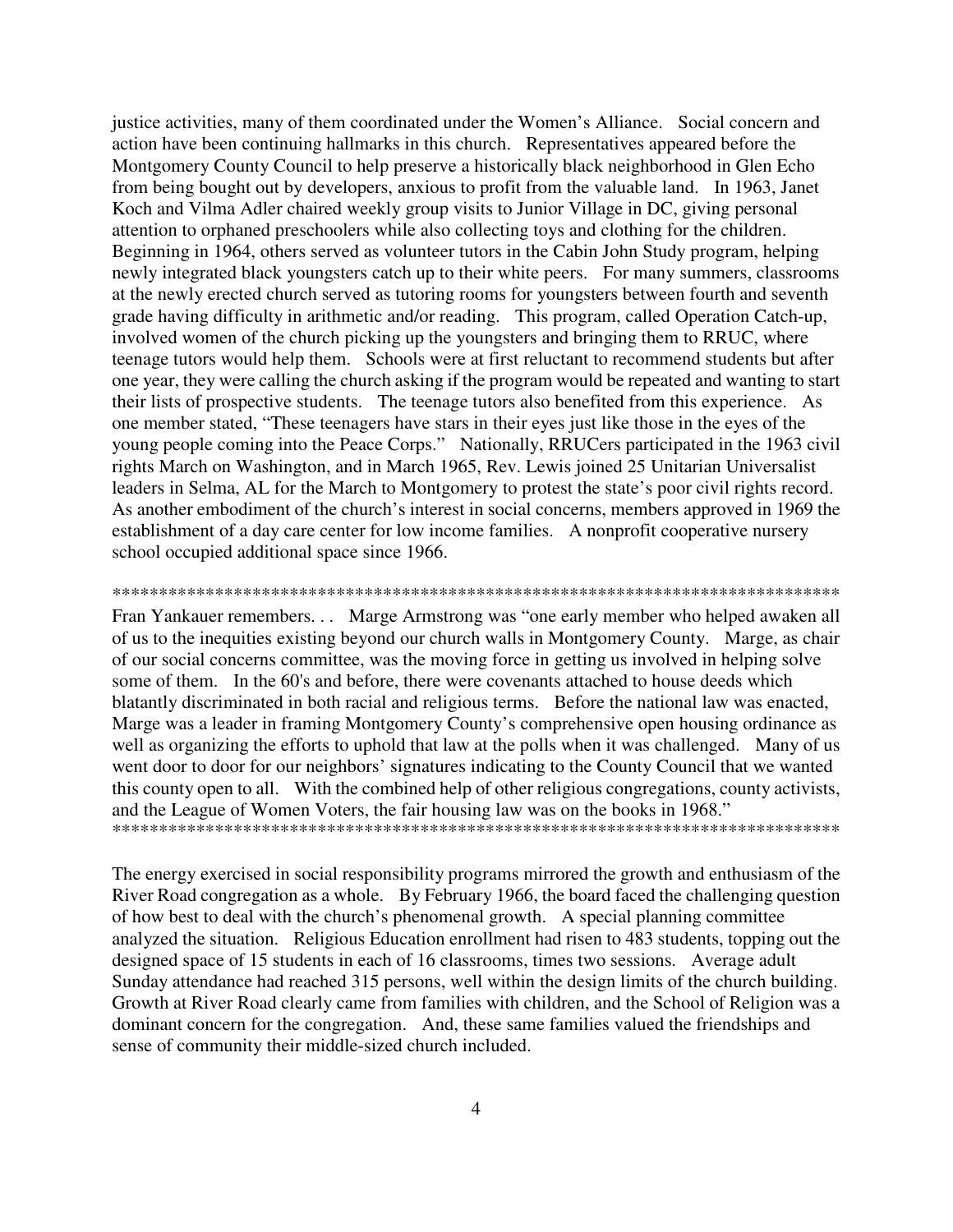In response to this situation, the committee recommended that the church resolve to remain a one-minister church of some 500 members and about 500 RE students. Guiding this recommendation was the fear that growth would jeopardize the personal touch and communication they believed the smaller size church encouraged. To keep the size small while also accommodating continued interest in Unitarianism in lower Montgomery County, the committee recommended that RE class sizes be increased slightly at the discretion of the RE director and that the board work with area Unitarian churches to consider the establishment of additional congregations in the county. River Road in 1967 added a Wednesday night session for adults and children, which attracted around 50 individuals at its height.

This expansive growth in adult membership and religious education registrations soon fizzled and took a dramatic turn downward. Between 1968 and 1973, membership dropped from 454 to 334. Many reasons contributed to this shift. First, in January 1968, within two days of each other, Rev. Lewis and Religious Education Director Muriel Davies submitted their resignations as their different approaches led to conflict. This was a shock to the church. Rev. Lewis left on June 12, 1968 and went into counseling work. Davies was convinced by the board to stay on, but she ultimately left on December 2, 1970. The church had now lost its first two professional leaders. Second, when River Roaders searched for a new minister, calling Rev. James Curtis in October 1969, it was clear that a strong minority within the church opposed his selection. The board telephoned Rev. Curtis and discussed the situation with him. He accepted the call, but many older members found his innovative services unsettling and resigned. Third, homes in the immediate area of the church became prohibitively expensive, forcing young married couples to settle outside the church's surrounding neighborhoods. Religious education registration plummeted, in part because fewer young families were joining and in part because the original crop of families had older children who had already graduated from the RE classes. Fourth, the political and social climate of the nation, with anti-Vietnam protests and calls for racial justice and women's liberation, encouraged free and individualized thinking that challenged authority and the status quo, as represented for some people in churches, even Unitarian ones.

But for those people, young and old, who did venture into River Road Unitarian Church during the early 1970s, they found an innovative and engaging minister in Rev. Curtis. Anne Rippey Edwards recalled that she and her family had been active at Cedar Lane and not thinking about switching churches. But, after hearing Rev. Curtis's candidating sermon, they decided to join River Road and "delighted in the programs Jim presented with his flair for poetry, incorporation of music into the theme of the sermon, and his artistic use of the pulpit as theater with colorful costume and stage design." Krystyna Edmondson remembered fondly that "Sunday service decorations often achieved symbolism and drama through massive candlelight, long swaths of fabric suspended in the air and sculpture — including Jim's own 'found art crucifix.'" To encourage discussion across generations and confront the tensions and conflicts pervasive in society, Rev. Curtis organized family and intergenerational workshops. In these settings, children, teenagers, and adults shared conversations and worked toward greater understanding. As Marguerite Rhodes later remembered, "Jim's style of leadership was not aggressive; he'd get that owlish smile when things were going well, sit on his haunches watching with pleasure; and he would just blank out when things went amiss and let participants work problems out as best they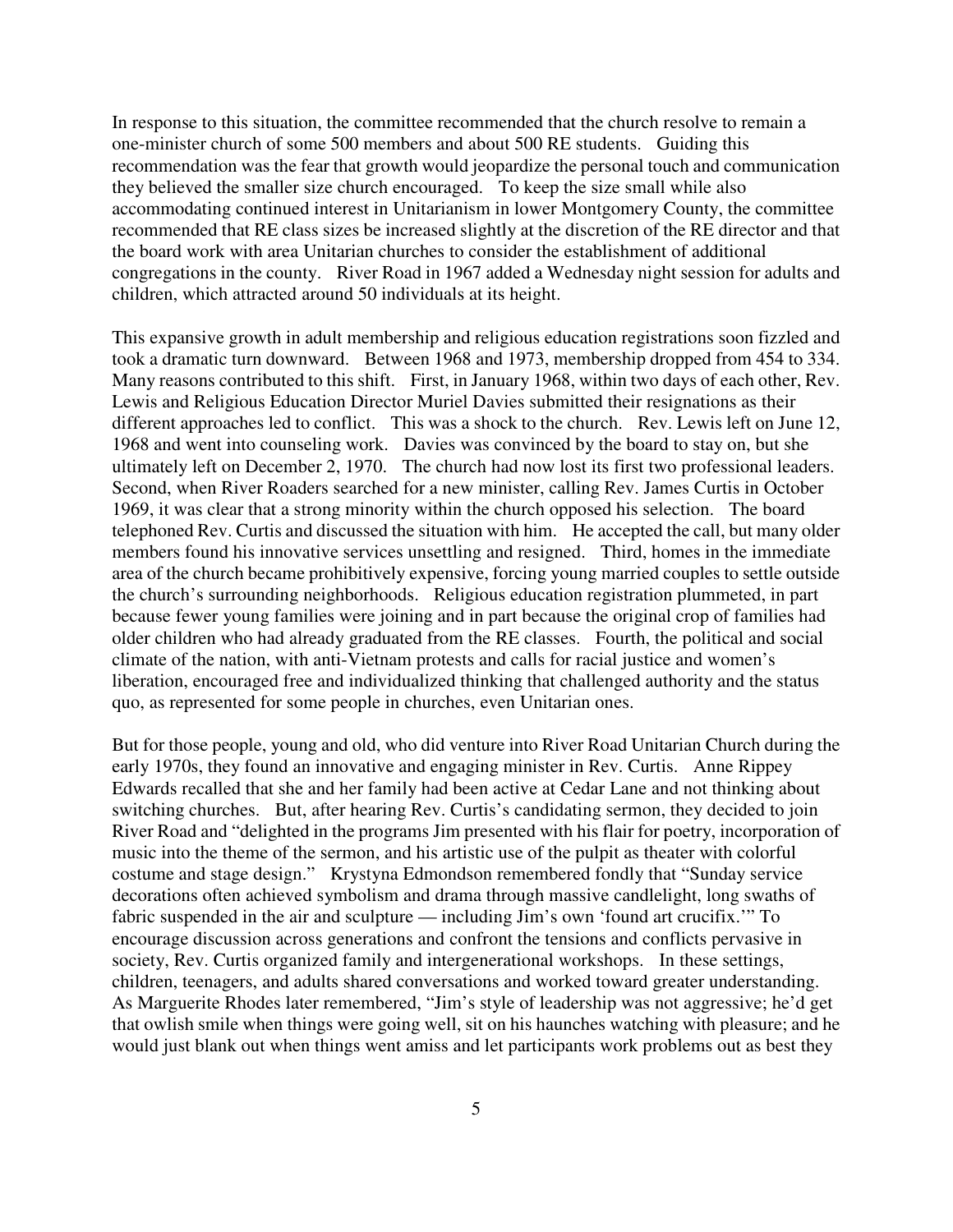could. . . . Jim maneuvered in his quiet way and offered opportunities for all of us to better understand each other."

Rev. Curtis's encouraging style and interest in the arts led to a flowering of creative expression within the church. As Bob Peterson noted, "Jim's creativity and enthusiasm, so freely shared with others, led River Road to become fertile ground for the artistic, musical and literary expression of others. In addition to the many exhibitions of graphic art and the concerts so regularly part of church life, River Road had an active society of poets which published the work of contributors. Many of the contributors to RR's esthetic life were people who had never before 'gone public' with their creative work." As Anne Petersen emphasized, through "music, poetry, and theater, he explored the far reaches of his beliefs and values, challenging us to become better, more caring human beings."

Here was the crux of Rev. Curtis's gifts in ministry. He gave many people the tools and opportunities to become better, more caring individuals. Marilyn Heilprin still uses his mantra I.A.L.A.C., "I Am Loving And Capable." "How much we need to hear that — whether we are 'all grown up' or still children — as we dodge the slings and arrows of our particular lives." With his sudden death from liver failure in June 1973, he left a congregation saddened by his loss but strengthened by his work. The creative blending of music, art, and poetry in later Sunday services results in part from his example. And, the church still has his widow Mary Rose Curtis, herself an articulate spokesperson who organizes the Sunday Coffee, Controversy & Conversation sessions started in 1972 under her husband's ministry and an essential tool for educating River Roaders about the social injustices of the day.

River Road under Rev. Curtis and his wife continued to support a range of social action activities. Church discussions and events focused on public accommodations, housing for the poor, gun control laws, capital punishment, and reproductive rights. The Social Action Committee worked on the Poor People's Campaign of 1968 and the May Day Peace March in 1971, turning the church into a soup kitchen, dormitory, and marshaling center for each event. Beginning in 1970, River Roaders gained updated information about these and other issues when the church started having a Social Responsibilities Committee table in the Fellowship Room on Sundays and an SRC section in the then weekly newsletter. The following year, to reflect the diversity of social action interests in the church, the Social Responsibilities Committee established subcommittees for education, environmental quality, legislation and political action, and peace.

Despite these successes and warm personal feelings toward Rev. Curtis by some of the church members, River Road entered a crisis period near the end of 1971. Membership continued to decrease and enrollment in the School of Religion dropped to below 200 students. Recruitment of teachers proved difficult, so the board switched to one session on Sundays and ended the Wednesday night services. Most pressing was the financial status of the church. The 1971 spring fund drive had been disastrous, leaving a \$12,000 deficit. Dan Lewis, Chairman of the Board of Trustees, called a special all-congregation board meeting on December 14, 1971. From this meeting came a series of evaluations and recommendations focused on Rev. Curtis's ministry and the religious education program. Members wanted well-prepared sermons emphasizing ethical issues, Unitarian history, and comparative religions to attract back the disaffected members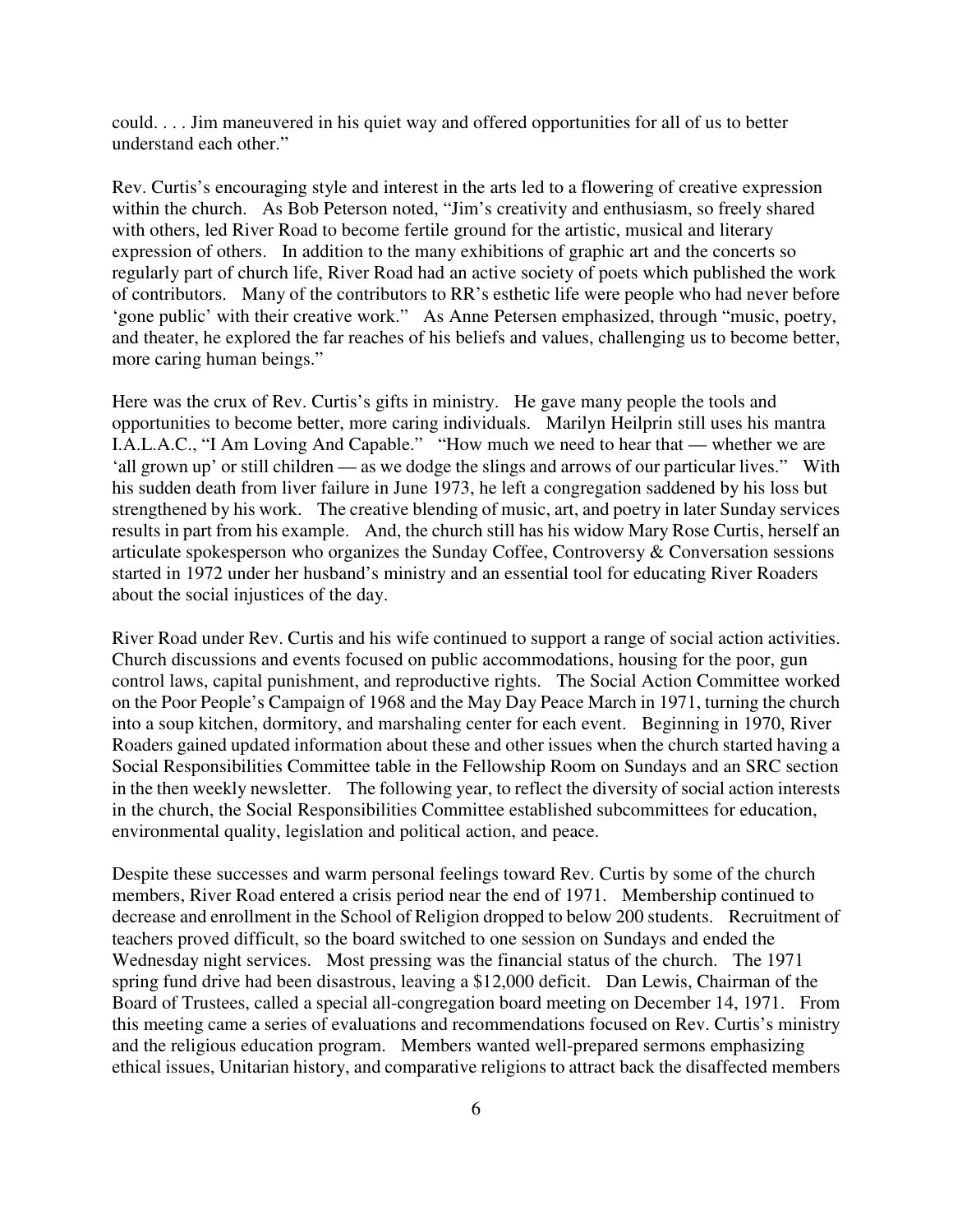while the religious education program should drop its arts-and-crafts approach, begun at the end of Muriel Davies's term, and have more structured and content-laden programs.

Thanks to the proactive steps by Dan Lewis, by 1973 the church began to attract members and gain some financial security. With a resurrected membership committee under Barbara and Morton Fosberg, old members were called and a new mailing list was compiled to build support for the church. New ways were pursued to finance the church, including rental uses, film series, theater benefits, musical concerts, lectures, and even a chess demonstration. The old bazaar also changed to address financial and social action concerns. Previous to Rev. Curtis's arrival, the bazaar had been a small sale of upscale clothing held in the Fellowship Room. Anne Rippey Edwards and others, who worked in the low-income day care center, recognized that these families needed practical everyday clothes and household items at reasonable prices. In response, the bazaar changed to include "all aspects of 'Grandma's attic;" serving the church's financial needs while also helping the poor. As Edwards later noted, "the growth of the Bazaar from a simple sale involving a few women to a vast production which involved most of the congregation and many others from the community showed how effective Jim's call for parishioner participation could be. We became a lively congregation, helping others meet their needs at reasonable prices and what was left over after these early sales stocked a second-hand store in Adams Morgan for most of the year, bringing bargains to Washington as well."

With Rev. Curtis's death in 1973, River Road underwent a careful search for a new minister, calling Joyce Smith in June 1974 to begin serving in September. Rev. Smith put her energies into turning around the ministry and School of Religion, putting each on a firmer foundation. She left the administrative duties to the staff and the board. She began giving her sermons without notes. As James Yankauer recalled, "then there was the sermon by Joyce Smith in Clown makeup and costume canvassing the congregation for questions with an upturned umbrella. Never again did she stand at the podium and use written texts for her sermons." A series of special meetings on religious education beginning in 1975 tried to address the still dwindling enrollment and concerns of parents. A succession of RE directors since Muriel Davies's 1970 resignation had left the program without a constant source of leadership, further exasperating the problem. Finally, in 1977, Maud Benjamin was hired and in her nine-year tenure, she generated momentum to recruit teachers and offer a range of educational experiences for children and adults, including community worship services, mid-winter plays, a Secret Pal Society, and supervised trips and retreats for teenagers. In the area of social justice, RRUCers supported the Equal Rights Amendment through marches and fundraising and became involved in recycling, pollution, and conservation issues. In 1979, the Refugee Task Force sponsored a Vietnamese young couple and cousin, helping them move into their own apartment. A Cambodian woman also received help in finding housing. For the church, fund drives slowly met operating expenses, so that by December 1979, the pledge drive was only \$9 short of its goal.

Music at River Road also achieved some success in the late 1970s. The small choir that Mary Estelle Ellinwood had directed at Radnor Elementary School grew to 15-25 people under the direction of Jim Morrison. They sang from the balcony with accompaniment from a small upright piano. In 1968, when Morrison retired from his career job and moved, Mary Ellinwood came back to direct until George Phillips volunteered to become the Music Director. Phillips moved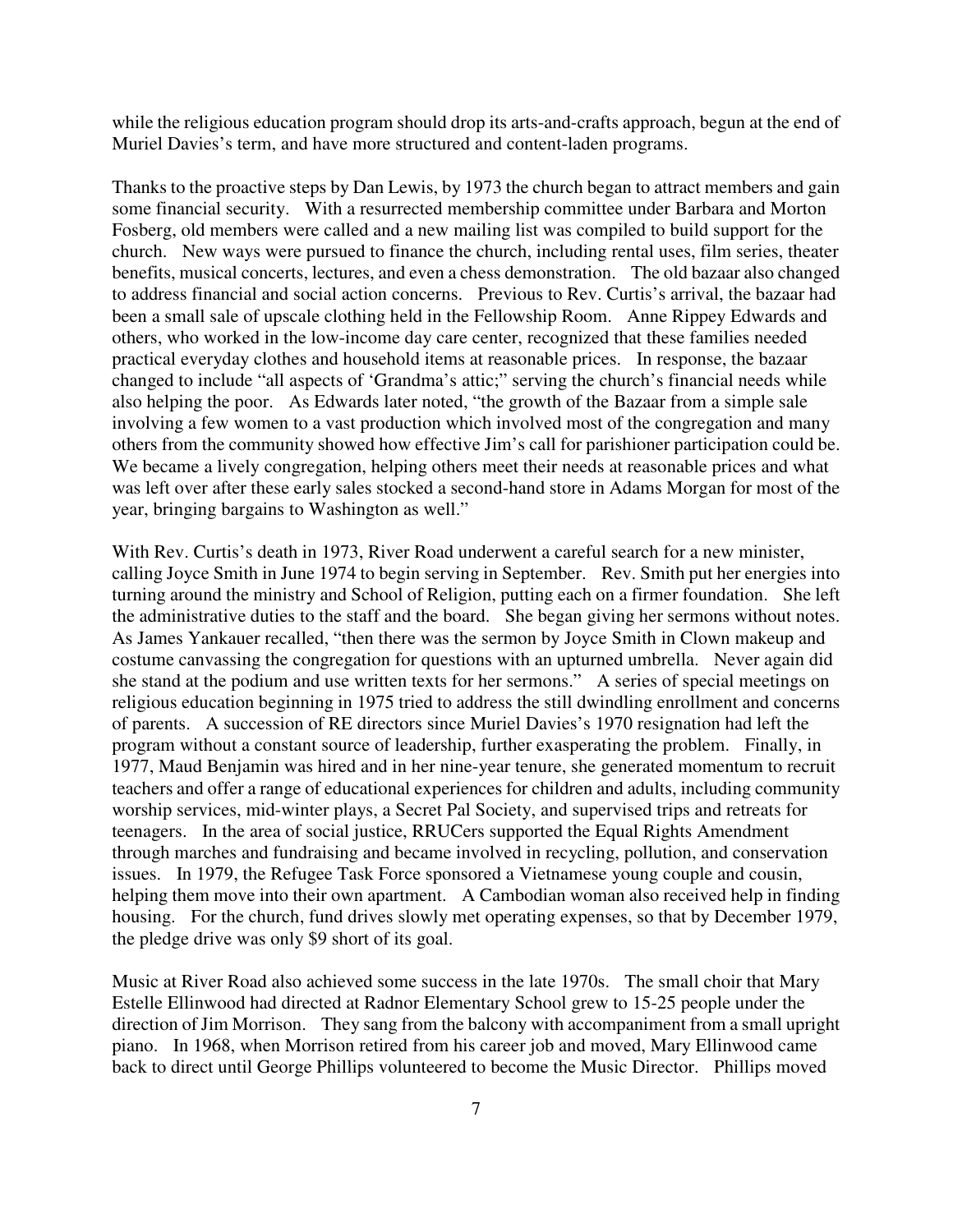the choir downstairs and adopted what Dan Lewis has characterized the "thundering herd" system of performance location that we presently use during Sunday services. Under Phillips, the choir grew to about 40 members and embarked on an ambitious performance schedule. Usually each spring, Phillips conducted a major choral work, bringing in a semi-professional orchestra along with extra singers and guest soloists. At Phillips's instigation, River Road acquired its beautiful Steinway grand piano which the church, in 1999, had refurbished. In 1978, Phillips organized a musical tour of England and Wales for the choir and some additional River Road members. The choir performed several times, to much acclaim.

With the church achieving some success again, Rev. Smith left to become director of the Department of Ministerial and Congregational Services at the Unitarian Universalist Association headquarters in Boston. Another ministerial search resulted in the calling of Rev. William Murry in January 1981. Rev. Murry was strongly committed to social justice actions, and he often used the pulpit to educate the congregation about issues of particular concern to him. Early in his ministry, he advocated for the church to become a sanctuary for immigrants from El Salvador and Guatemala. United States policy treated these people as economic refugees not entitled to temporary asylum, whereas Nicaraguan refugees were given legal status. Reports had found that El Salvadoran deportees had been persecuted and even killed once returned to their homelands. For moral and humanitarian reasons, Rev. Murry sought support beginning in 1983 from River Roaders to turn the church into a sanctuary, in open defiance to federal law. At a congregational meeting in April 1984, 52 members voted in favor and 36 in opposition to the sanctuary proposal. Brief reportage of this vote in the newsletter led to vociferous opposition from members, with some resigning and others attacking the substance of the idea and demanding that no action on sanctuary be taken unless a super majority of the congregation voted in favor. Rev. Murry, recognizing the tension the issue had brought, took a strong role in calming the storm by writing long columns in the newsletter and asking the social concerns committee to delay action on the proposal. Under Rev. Murry's guidance, the church finally worked out a compromise in early 1985, whereby individual members of the Sanctuary Task Force would sign a pledge of moral commitment and legal responsibility, contribute funds, and lobby Congress, but the church as a whole would not be named or used. In May 1985, a Salvadoran refugee, Gustavo Cruz, began a five-month stay in the home of one of the task force's members. The importance of asylum became even more clear when in 1989, word reached RRUC that Cruz had returned to El Salvador and had been imprisoned for working toward human rights in his homeland. With support from Congresswoman Connie Morella, the task force talked to the Salvadoran ambassador and gained amnesty for Cruz.

Challenging the congregation to confront its prejudices and work towards change were singular contributions of Rev. Murry. Dave Johnson remembered the minister's annual Martin Luther King Jr.'s birthday sermon in 1988, in which Rev. Murry confessed that "I am a racist" and said that he wanted to do something constructive to help change both himself and society. He invited others who shared his feelings to join him two weeks later to explore this issue. Approximately 50 people came to that meeting, with the end result being the formation of what have been two active task forces at the church: the Racial Justice Task Force and the Housing Task Force. At the start of the Gulf War, Margaret Paris attended what was scheduled to be a lay-led service with a comedy theme. Instead, the comedy service had been "ditched and Billy Murry and a member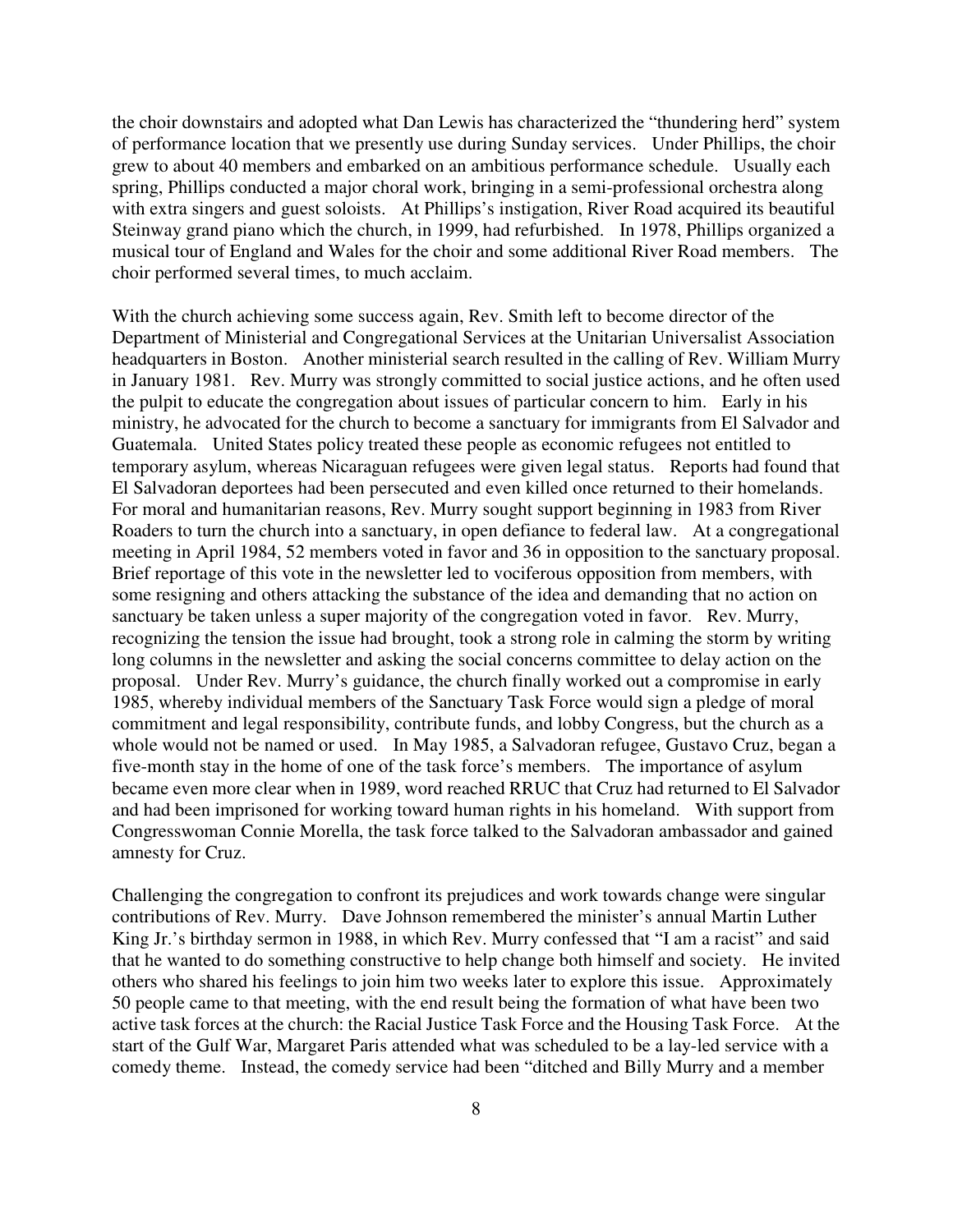debated the rightness of the war. I was impressed with Bill's moral arguments — the very ones I was trying to find to words to express. I knew I had come to the right place." Some River Roaders, however, did not share Rev. Murry's opinions about the Gulf War. Recognizing this divergence, Rev. Murry displayed his characteristic smart tactics and adaptability by having individuals with opposing viewpoints present their beliefs the following Sunday.

## \*\*\*\*\*\*\*\*\*\*\*\*\*\*\*\*\*\*\*\*\*\*\*\*\*\*\*\*\*\*\*\*\*\*\*\*\*\*\*\*\*\*\*\*\*\*\*\*\*\*\*\*\*\*\*\*\*\*\*\*\*\*\*\*\*\*\*\*\*\*\*\*\*\*\*\*\*\*

Did you know? . . . During Rev. Murry's tenure at River Road, the congregation voted to become a Welcoming Congregation, to affirm and respect the rights of lesbian, gay, bisexual, and transgender individuals. Over the course of more than a year, the Open Church Task Force conducted an effective information program to raise the consciousness of members, and in March 1995, at a special congregational meeting, members voted overwhelmingly for this designation. \*\*\*\*\*\*\*\*\*\*\*\*\*\*\*\*\*\*\*\*\*\*\*\*\*\*\*\*\*\*\*\*\*\*\*\*\*\*\*\*\*\*\*\*\*\*\*\*\*\*\*\*\*\*\*\*\*\*\*\*\*\*\*\*\*\*\*\*\*\*\*\*\*\*\*\*\*\*

Many people did come and join the church, to the point that membership neared 600 by the mid-1990s. More significantly, members have taken an active role in River Road, with big jumps seen in worship attendance, religious education, and social justice participation. A sense of energy pervades the building, beginning with Rev. Murry's time but continuing to the present. People are doing more things, and the church building, as a result, has felt a little more crowded. To address this rising usage, a 2020 Task Force, charged in 1995 with recommending modifications to the church building over the next 25 years, created an architectural plan to accommodate 800 adult members and 400 youths while maintaining the beauty and integrity of the existing building and grounds. The congregation instead voted to make the church totally accessible to the handicapped, adopting a more modest 5-year plan. After a successful capital campaign in 1997, funds were used to install an elevator and build ramps to make the pulpit and other areas accessible. Money also went towards air conditioning the auditorium and classrooms and expanding office space to accommodate the needed staff increases the larger membership required.

\*\*\*\*\*\*\*\*\*\*\*\*\*\*\*\*\*\*\*\*\*\*\*\*\*\*\*\*\*\*\*\*\*\*\*\*\*\*\*\*\*\*\*\*\*\*\*\*\*\*\*\*\*\*\*\*\*\*\*\*\*\*\*\*\*\*\*\*\*\*\*\*\*\*\*\*\*\* Did you know? . . . Rev. Murry suggested our church motto, "A religious community with a warm heart, and open mind and a social conscience." \*\*\*\*\*\*\*\*\*\*\*\*\*\*\*\*\*\*\*\*\*\*\*\*\*\*\*\*\*\*\*\*\*\*\*\*\*\*\*\*\*\*\*\*\*\*\*\*\*\*\*\*\*\*\*\*\*\*\*\*\*\*\*\*\*\*\*\*\*\*\*\*\*\*\*\*\*\*

One of Rev. Murry's contributions to River Road was his assistance in recruiting and retaining key staff members. Early in his ministry at the church, Rev. Murry supported the push to hire a paid music director. Previously, this function had been completed on a volunteer basis. With George Phillips's departure in the early 1980s, a full-scale search resulted in the hiring of Clifton Hardin. Hired initially on a quarter-time basis, Hardin has now become RRUC's full-time music director. Whereas Phillips had chosen music based on his own program of showcasing major chorale works and had used taped recordings for the prelude, offertory, and postlude, Hardin shared Rev. Murry's belief that music should be an integral part of each service and that live music should be used whenever possible. Hardin, a musician and composer who completed in 1999 his doctorate degree at the University of Maryland in choral arts, has written numerous choral pieces which the River Road choir has performed over the years. The most impressive of these has been Hardin's